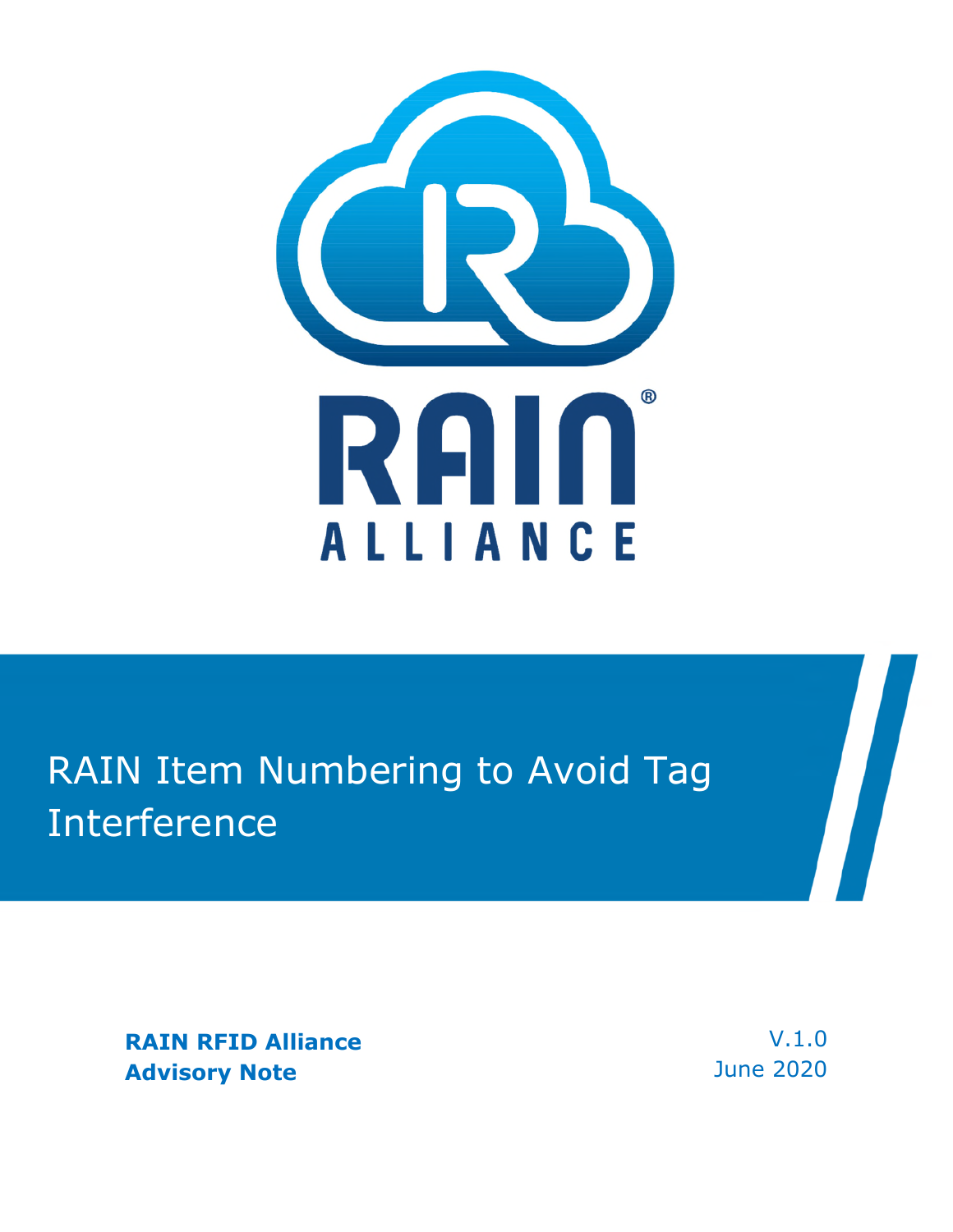## **RAIN RFID Advisory Note: RAIN Item Numbering to Avoid Tag Interference**

**RAIN RFID** enables highly efficient, long-range, multi-read features, making RAIN RFID the ideal technology to identify real world items in the digital world. However, the benefits of long range and multi tag reading can also cause interference between RAIN enabled applications and services, reducing the effectiveness of the RAIN solution. This advisory note informs business leaders, integrators and users of the importance and advantages of proper usage of RAIN item numbering and information to reduce RAIN tag interference.

As RAIN deployments grow, RAIN tag interference between applications may become a real long-term issue. Proactively follow these RAIN item numbering suggestions, rather than retroactively correcting errors in the field, which can be an expensive operation.

Tag interference may occur when there are many tags in the read-zone and when tags are poorly programmed. Colloquially, these have sometimes been referred to as:

- **Acid RAIN**: when tags intended for use in one application impact the performance of another system or application.
- **RAIN Flooding**: when too many tags are present at the same time in the read-zone, resulting in some tags not being read.

To overcome tag interference, an application-specific reader must be able to quickly communicate with the tags corresponding to its application, while all other tags in the readzone remain silent. One way to achieve this is by following the item numbering standards described below.

#### **Object identifier specification**

The object identifier is the *unique name* of the item the tag represents. The item number should be specified with the following methods:

- 1. **Standard-managed (recommended)**: Using a standard-managed item numbering method ensures that interference with other systems that also use standardized data schemes will not occur.
	- ISO item number methods (unique item identifier **UII**) are specified by the ISO/IEC 1736x series of standards or ISO/IEC 15961 registered global organisations, like IATA, specify, manage and administer their own numbering system and data. (ISO standards can be obtained from AIM – <https://web.aimglobal.org/ecommerce> or from your local ISO standards body – [https://www.iso.org/members.html\)](https://www.iso.org/members.html)
	- GS1 item number methods (Electronic Product Code **EPC**) are specified by the [EPC Tag Data Standard \(TDS\)](https://www.gs1.org/standards/epc-rfid/tds).
- 2. **Proprietary (not recommended)**: If you do wish to use your own numbering method, consider using the ISO/IEC 15961 method with the Application Family Identifier set to a value that indicates a proprietary numbering system, namely set the AFI value equal to 0x01, 0x02 or 0x03.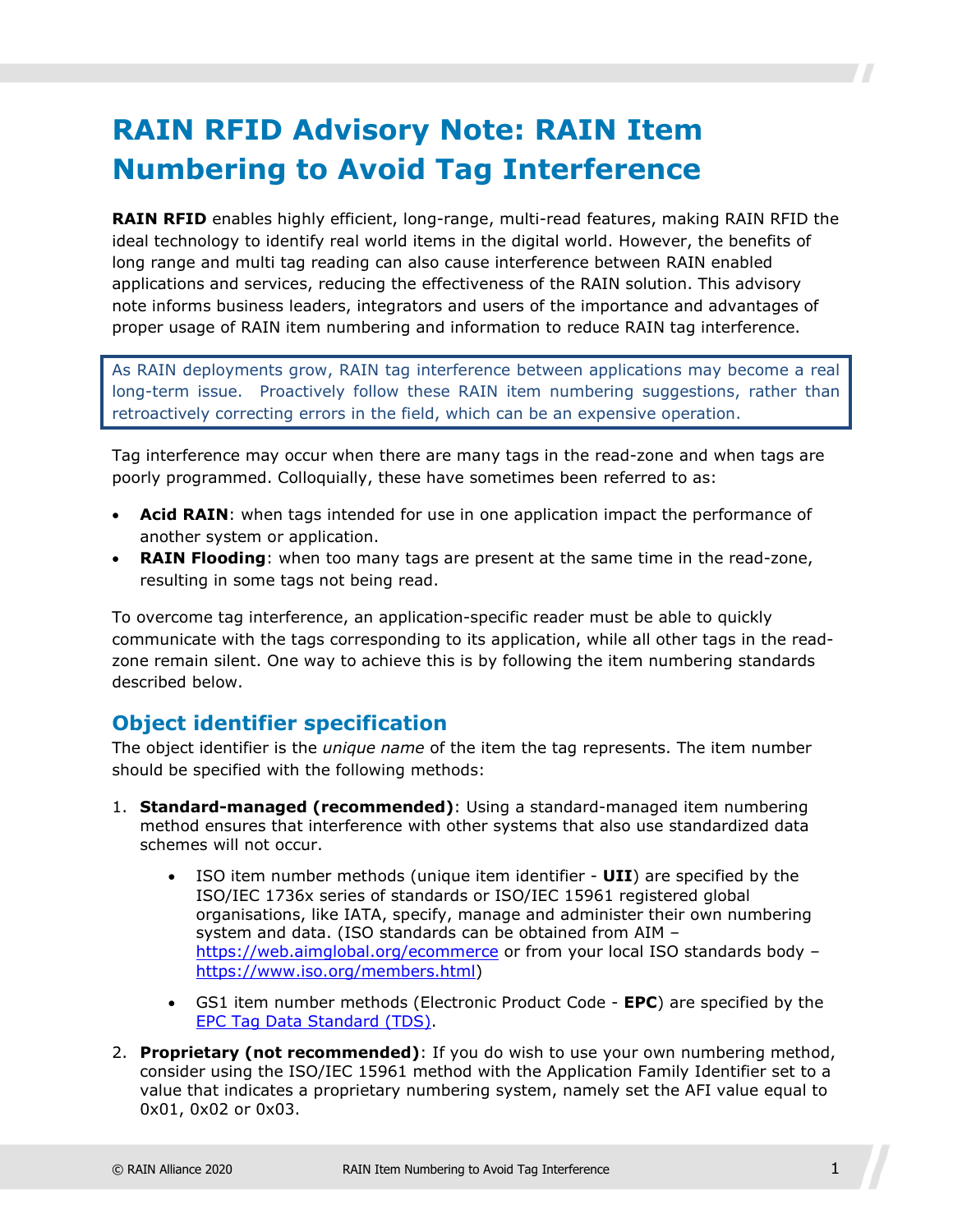Further, standardized methods like ISO/IEC 20248 allow ISO/IEC 15459 registered companies and organisations to develop, manage and administer their own item numbers and verifiable tag data structures. This advisory note is aligned with the methods of the RAIN Reader Communication Interface (RCI) guide and the GS1 Low Level Reader Protocol (LLRP).

#### **Item information specification**

To specify additional RAIN tag data (item information), use the following methods:

- 1. **Standardized**: The ISO Data Storage Format Identifier (DSFID), whose formats are administered by the ISO Registrar AIMglobal (ISO/IEC 15961).
- 2. **Proprietary**: unilaterally designed and implemented by the system owner.

ISO/IEC 20248 has an assigned DSFID (0x11) allowing ISO/IEC 15459 registered companies and organisations to develop, manage and administer their own verifiable data structures in a way that is compatible with all numbering methods.